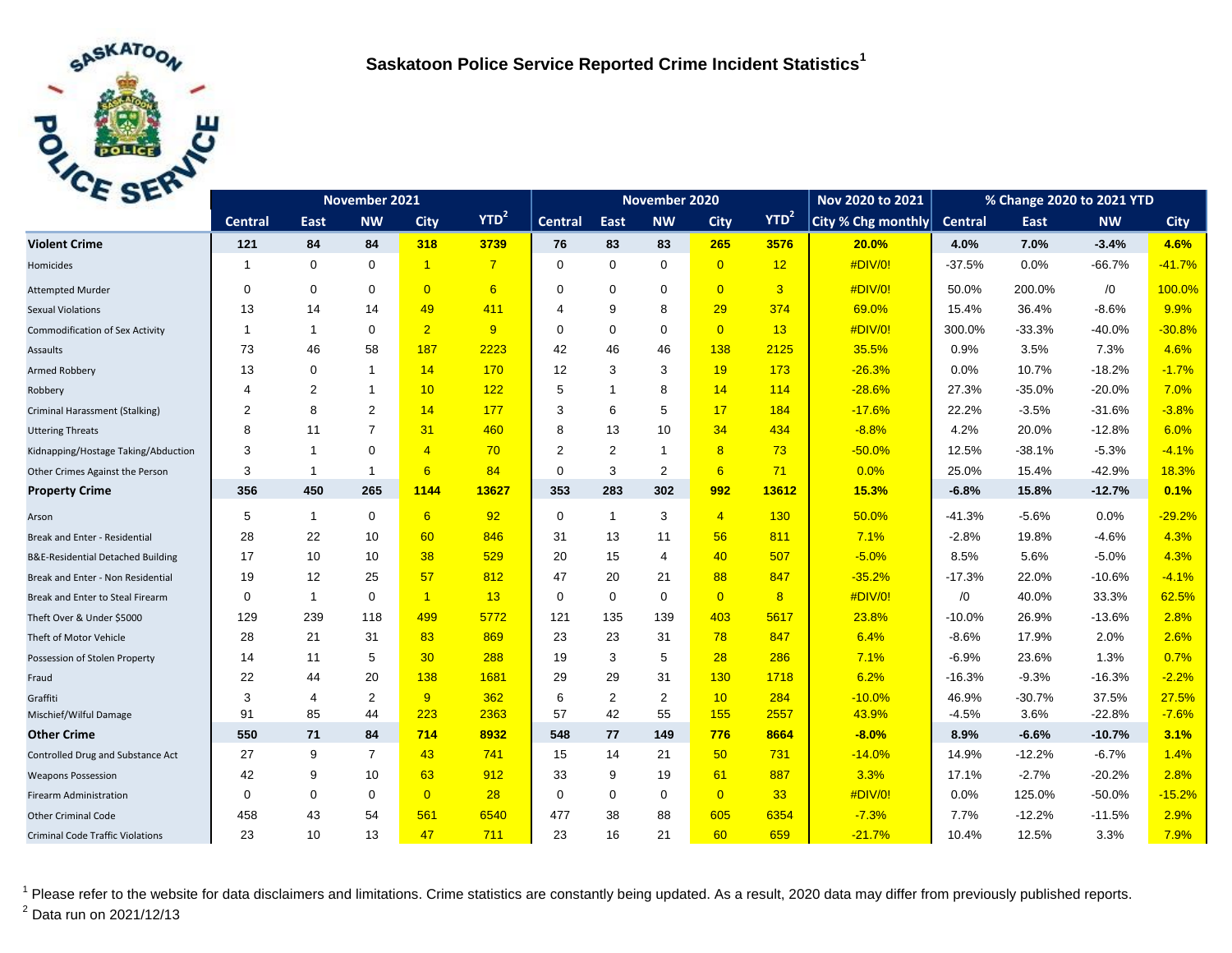|  |  | <b>Saskatoon Police Service Enforcement and Workload</b> |  |
|--|--|----------------------------------------------------------|--|
|  |  |                                                          |  |

| <b>Enforcement</b>                                                | <b>Nov-21</b>         | <b>Nov-20</b> | <b>YTD</b><br>2021 | <b>YTD</b><br>2020 | <b>YTD %Chg</b> | <b>Workload</b>                            | <b>Nov-21 Nov-20</b> |       | <b>YTD 2021</b> | <b>YTD</b><br>2020 | <b>YTD %Chg</b> |
|-------------------------------------------------------------------|-----------------------|---------------|--------------------|--------------------|-----------------|--------------------------------------------|----------------------|-------|-----------------|--------------------|-----------------|
| <b>Traffic Tickets (Charges)</b><br><b>Total Tickets Issued</b>   | 1,496                 | 1,666         | 24,737             | 20,073             |                 | <b>Communications</b><br>23.2% Total Calls | 9,850                | 8,585 | 114,220         | 109,250            | 4.5%            |
| <b>Provincial Traffic Safety Act</b>                              | 561                   | 752           | 8,497              | 7,897              | 7.6%            | Dispatched                                 | 6,444                | 5,059 | 73,240          | 71,782             | 2.0%            |
| Provincial Vehicle Equipment Regu                                 | 53                    | 129           | 1,561              | 1,498              | 4.2%            | Not Dispatched                             | 3,406                | 3,526 | 40,980          | 37,468             | 9.4%            |
| <b>Other Provincial</b>                                           | 36                    | 28            | 581                | 200                |                 | 190.5% Telephone                           | 5,411                | 4,633 | 63,590          | 62,031             | 2.5%            |
| <b>Other Municipal Traffic Bylaws</b>                             | 29                    | 34            | 326                | 277                |                 | 17.7% 911 Complaints                       | 3,762                | 3,308 | 42,846          | 39,591             | 8.2%            |
| <b>Provincial Speeding</b>                                        | 386                   | 230           | 8.124              | 6,502              |                 | 24.9% On View                              | 477                  | 403   | 5,346           | 4,874              | 9.7%            |
| <b>Municipal Bylaw Speeding</b>                                   | -1                    | 5             | 268                | 101                | 165.3% Alarm    |                                            | 193                  | 241   | 2,417           | 2,738              | $-11.7%$        |
| CTSS/SPS                                                          | 426                   | 480           | 5,267              | 3,509              | 50.1% Radio     |                                            | $\overline{7}$       | 0     | 21              | 16                 | 31.3%           |
| <b>Cannabis Tickets</b><br>Possess, consume, distribute           | $\boldsymbol{\Delta}$ | 8             | 113                | 89                 | 27.0%           |                                            |                      |       |                 |                    |                 |
| cannabis in vehicle                                               | -1                    | 5             | 33                 | 46                 | $-28.3%$        |                                            |                      |       |                 |                    |                 |
|                                                                   |                       |               |                    |                    |                 |                                            |                      |       |                 |                    |                 |
| <b>Collisions</b>                                                 | 383                   | 398           | 3,535              | 3,336              | 6.0%            |                                            |                      |       |                 |                    |                 |
| <b>Property Damage</b>                                            | 352                   | 357           | 3,111              | 2,944              | 5.7%            |                                            |                      |       |                 |                    |                 |
| Personal Injury                                                   | 31                    | 40            | 417                | 387                | 7.8%            |                                            |                      |       |                 |                    |                 |
| Fatality                                                          | $\mathbf 0$           | 1             | 5                  | 5                  | 0.0%            |                                            |                      |       |                 |                    |                 |
| Non Hit & Run                                                     | 252                   | 224           | 2,081              | 1,842              | 13.0%           |                                            |                      |       |                 |                    |                 |
| Hit & Run                                                         | 131                   | 174           | 1,452              | 1,494              | $-2.8%$         |                                            |                      |       |                 |                    |                 |
| <b>Pedestrian Collisions</b>                                      | 9                     | 9             | 64                 | 75                 | $-14.7%$        |                                            |                      |       |                 |                    |                 |
| <b>Number Vehicles</b>                                            | 720                   | 762           | 6,756              | 6,331              | 6.7%            |                                            |                      |       |                 |                    |                 |
| Number Injured                                                    | 32                    | 45            | 510                | 457                | 11.6%           |                                            |                      |       |                 |                    |                 |
| <b>Number of Fatalities</b>                                       | $\mathbf 0$           | $\mathbf{1}$  | $\overline{4}$     | $\overline{4}$     | 0.0%            |                                            |                      |       |                 |                    |                 |
|                                                                   |                       |               |                    |                    |                 |                                            |                      |       |                 |                    |                 |
| <b>Criminal Code Traffic Violations</b><br>Dangerous Operation of | 47                    | 60            | 711                | 659                | 7.9%            |                                            |                      |       |                 |                    |                 |
| Motor Vehicle<br>Impaired Operation of                            | 12                    | 21            | 253                | 230                | 10.0%           |                                            |                      |       |                 |                    |                 |
| <b>Motor Vehicle</b>                                              | 26                    | 25            | 356                | 321                | 10.9%           |                                            |                      |       |                 |                    |                 |
| <b>Other Criminal Code Traffic</b>                                | 9                     | 14            | 102                | 108                | $-5.6%$         |                                            |                      |       |                 |                    |                 |